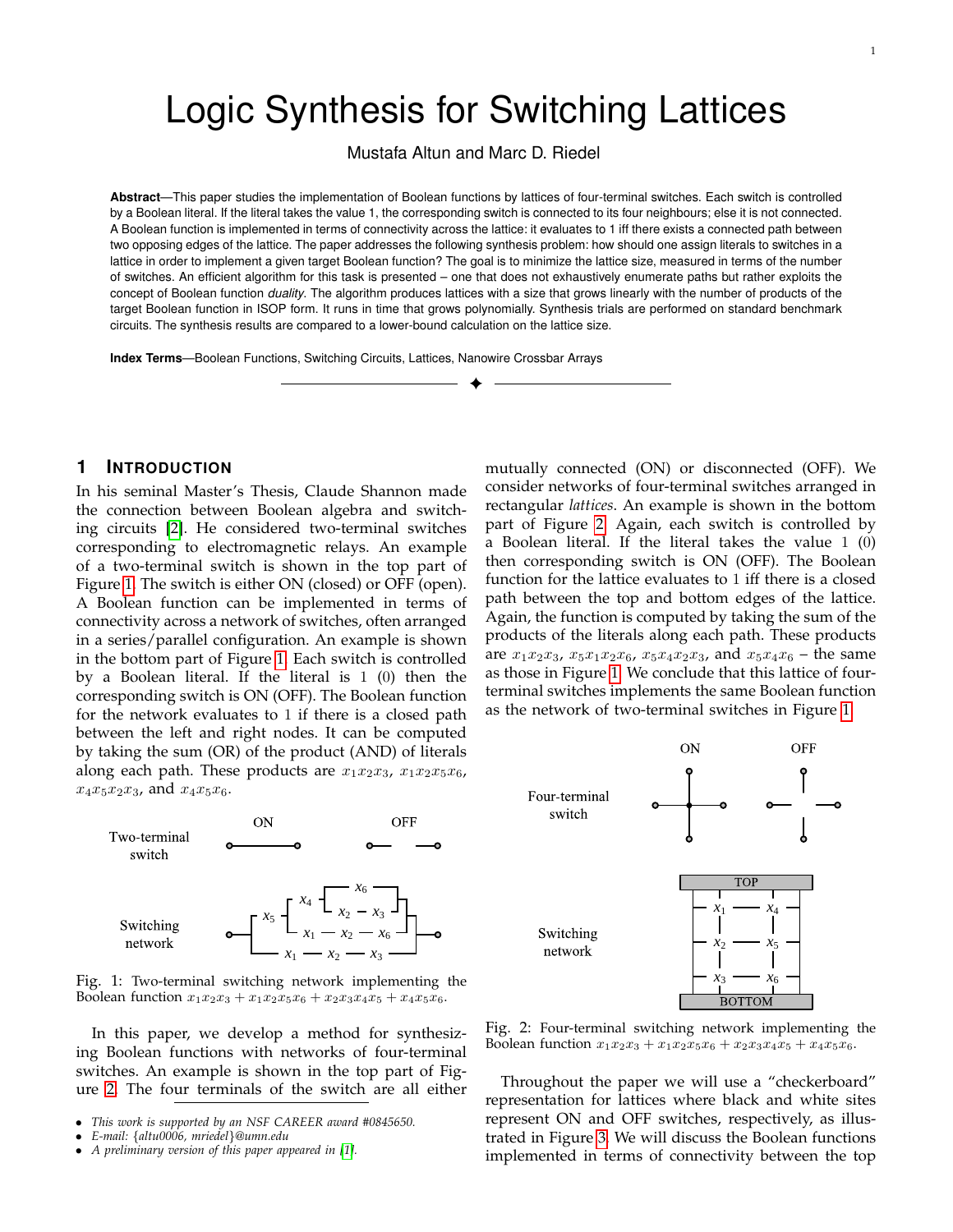and bottom edges as well as connectivity between the left and right edges. (We will refer to these edges as "plates".)

<span id="page-1-0"></span>

Fig. 3: A  $3\times3$  four-terminal switch network and its lattice form.

This paper addresses the following synthesis problem: how should we assign literals to switches in a lattice in order to implement a given target Boolean function? Suppose that we are asked to implement the function  $f(x_1, x_2, x_3, x_4) = x_1x_2x_3 + x_1x_4$ . We might consider the lattice in Figure [4\(](#page-1-1)a). The product of the literals in the first column is  $x_1x_2x_3$ ; the product of the literals in the second column is  $x_1x_4$ . We might also consider the lattice in Figure [4\(](#page-1-1)b). The products for its columns are the same as those for (a). In fact, the two lattices implement two different functions, only one of which is the intended target function. To see why this is so, note that we must consider all possible paths, including those shown by the red and blue lines. In (a) the product  $x_1x_2$ corresponding to the path shown by the red line covers the product  $x_1x_2x_3$  so the function is  $f_a = x_1x_2 + x_1x_4$ . In (b) the products  $x_1x_2x_4$  and  $x_1x_2x_3x_4$  corresponding to the paths shown by the red and blue lines are redundant, covered by column paths, so the function is  $f_b = x_1x_2x_3 + x_1x_4.$ 

<span id="page-1-1"></span>

Fig. 4: Two  $3\times2$  lattices implementing different Boolean functions.

In this example, the target function is implemented by a  $3 \times 2$  lattice with four paths. If we were given a target function with more products, a larger lattice would likely be needed to implement it; accordingly, we would need to enumerate more paths. Here the problem is that number of paths grows exponentially with the lattice size. Any synthesis method that enumerates paths quickly becomes intractable. We present an efficient algorithm

for this task – one that does not exhaustively enumerate paths but rather exploits the concept of Boolean function *duality* [\[3\]](#page-12-2), [\[4\]](#page-12-3). Our synthesis algorithm produces lattices with a size that grows linearly with the number of products of the target Boolean function. It runs in time that grows polynomially.

The paper is organized as follows. In Section [2,](#page-2-0) we discuss potential technologies that fit our model of regular lattices of four-terminal switches. In Section [3,](#page-3-0) we present our general synthesis method that implements any target function with a lattice of four-terminal switches. In Section [4,](#page-6-0) we discuss the implementation of a specific function, the *parity function*. In Section [5,](#page-7-0) we derive a lower bound on the size of a lattice required to implement a Boolean function. In Section [6,](#page-10-0) we evaluate our general synthesis method on standard benchmark circuits. In Section [7,](#page-10-1) we discuss extensions and future directions for this research.

#### <span id="page-1-2"></span>**1.1 Definitions**

**Definition 1** *Consider k independent* **Boolean variables***,*  $x_1, x_2, \ldots, x_k$ . **Boolean literals** are Boolean variables and *their complements, i.e.,*  $x_1, \bar{x}_1, x_2, \bar{x}_2, \ldots, x_k, \bar{x}_k$ .

**Definition 2** *A* **product (P)** *is an AND of literals, e.g.,*  $P = x_1 \bar{x}_3 x_4$ . A **set of a product (SP)** *is a set containing all the product's literals, e.g., if*  $P = x_1 \bar{x}_3 x_4$  *then*  $SP = x_2 \bar{x}_4$  ${x_1, \bar{x}_3, x_4}$ . A **sum-of-products (SOP)** expression is an OR *of products.*

**Definition 3** *A* **prime implicant (PI)** *of a Boolean function* f *is a product that implies* f *such that removing any literal from the product results in a new product that does not imply f.*

**Definition 4** *An* **irredundant sum-of-products (ISOP)** *expression is an SOP expression, where each product is a PI and no PI can be deleted without changing the Boolean function* f *represented by the expression.*

#### **Definition 5** f *and* g *are* **dual Boolean functions** *iff*

$$
f(x_1,x_2,\ldots,x_k)=\overline{g}(\overline{x}_1,\overline{x}_2,\ldots,\overline{x}_k).
$$

*Given an expression for a Boolean function in terms of AND, OR, NOT, 0, and 1, its dual can also be obtained by interchanging the AND and OR operations as well as interchanging the constants 0 and 1. For example, if*  $f(x_1, x_2, x_3) =$  $x_1x_2 + \bar{x}_1x_3$  then  $f^D(x_1, x_2, x_3) = (x_1 + x_2)(\bar{x}_1 + x_3)$ . A *trivial example is that for*  $f = 1$ , the dual is  $f^D = 0$ .

**Definition 6** *A* **parity function** *is a Boolean function that evaluates to* 1 *iff the number of variables assigned to* 1 *is an odd number. The parity function* f *of* k *variables can be computed by the exclusive-OR (XOR) of the variables:*  $f =$  $x_1 \oplus x_2 \oplus \ldots \oplus x_k$ .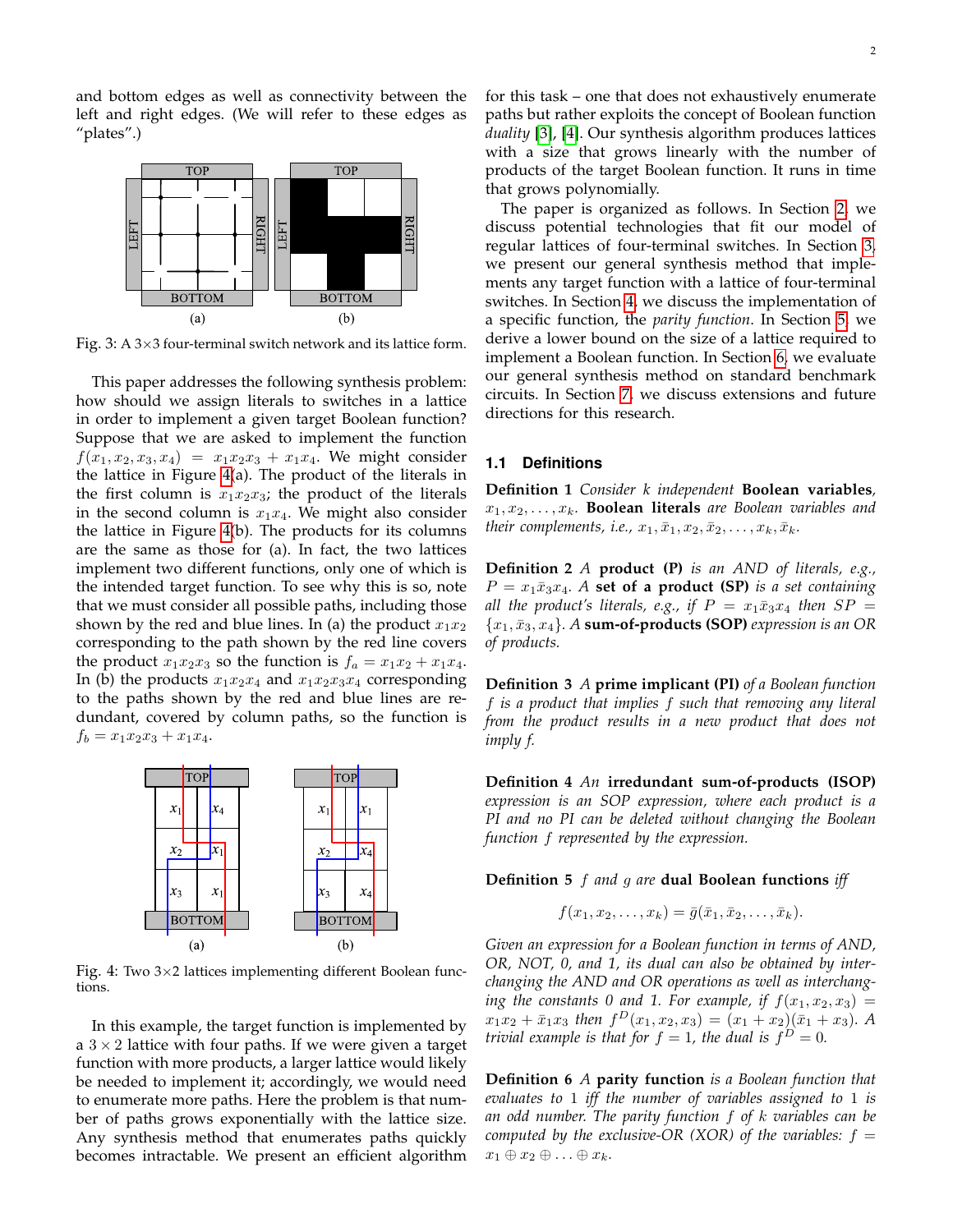# <span id="page-2-0"></span>**2 APPLICABLE TECHNOLOGIES**

The concept of regular two-dimensional arrays of fourterminal switches is not new; it dates back to a seminal paper by Akers in 1972 [\[5\]](#page-12-4). With the advent of a variety of types of emerging nanoscale technologies, the model has found renewed interest [\[6\]](#page-12-5), [\[7\]](#page-12-6). Unlike conventional CMOS that can be patterned in complex ways with lithography, self-assembled nanoscale systems generally consist of regular structures. Logical functions are achieved with crossbar-type switches [\[8\]](#page-12-7), [\[9\]](#page-12-8). Although conceptually general, our model corresponds to exactly this type of switch in a variety of emerging technologies.

A schematic for the realization of our model is shown in Figure [5.](#page-2-1) Each site of the lattice is a four-terminal switch, controlled by an input voltage. When a high (logic 1) or low (logic 0) voltage is applied, the switch is ON or OFF, respectively. The output of the circuit depends upon the top-to-bottom connectivity across the lattice. If the top and bottom plates are connected, then the lattice allows signals to flow; accordingly, the output is logic 1. Otherwise the output is logic 0. The output can be sensed with a resistor connected to the bottom plate while a high voltage applied to the top plate. Below, we discuss two potential technologies that fit our model.

<span id="page-2-1"></span>

Fig. 5: 3D realization of our circuit model with the inputs and the output.

In their seminal work, Yi Cui and Charles Lieber investigated crossbar structures for different types of nanowires including *n*-type and *p*-type nanowires [\[10\]](#page-12-9). They achieved the different types of junctions by crossing different types of nanowires.

By crossing an *n*-type nanowire and a *p*-type nanowire, they achieved a diode-like junction. By crossing two *n*-types or two *p*-types, they achieved a resistorlike junction (with a very low resistance value). They showed that the connectivity of nanowires can be controlled by an insulated input voltage  $V$ -in. A high  $V$ in makes the *p*-type nanowires conductive and the *n*type nanowires resistive; a low V -in makes the *p*-type nanowires resistive and the *n*-type nanowires conductive. So they showed that, based on a controlling voltage, nanowires can behave either like short circuits or like open circuits.

A four-terminal switch can be implemented with the techniques of Cui and Lieber, as illustrated in Figure [6.](#page-2-2) The switch has crossed *p*-type nanowires. When a high V -in is applied, the nanowires behave like short circuits. A resistor-like junction is formed, with low resistance. Thus, all four terminals are connected; the switch is ON. When a low V-in is applied, the nanowires behave like open circuits: all four terminals are disconnected; the switch is OFF. The result is a four-terminal switch that corresponds to our model.

<span id="page-2-2"></span>

Fig. 6: Nanowire four-terminal switch.

Nanowire switches, of course, are assembled in large arrays. Indeed, the impetus for nanowire-based technology is the potential density, scalability and manufacturability [\[11\]](#page-12-10)–[\[13\]](#page-12-11). Consider a *p*-type nanowire array, where each crosspoint is controlled by an input voltage. From the discussion above, we know that each such crosspoint behaves like a four-terminal switch. Accordingly, the nanowire crossbar array can be modeled as a lattice of four-terminal switches as illustrated in Figure [7.](#page-2-3) Here the black and white sites represent crosspoints that are ON and OFF, respectively.

<span id="page-2-3"></span>

Fig. 7: Nanowire crossbar array with random connections and its lattice representation.

Many other novel and emerging technologies fit our model of four-terminal switches. For instance, researchers are investigating *spin waves* [\[14\]](#page-12-12). Unlike conventional circuitry such as CMOS that transmits signals electrically, spin-wave technology transmits signals as propagating disturbances in the ordering of magnetic materials. Potentially, spin-wave based logic circuits could compute with significantly less power than conventional CMOS circuitry.

Spin wave switches are four-terminal devices, as illustrated in Figure [8.](#page-3-1) They have two states ON and OFF, controlled by an input voltage V-in. In the ON state, the switch transmits all spin waves; all four terminals are connected. In the OFF state, the switch reflects any incoming spin waves; all four terminals are disconnected. Spin-wave switches, like nanowire switches, are also configured in crossbar networks [\[15\]](#page-12-13).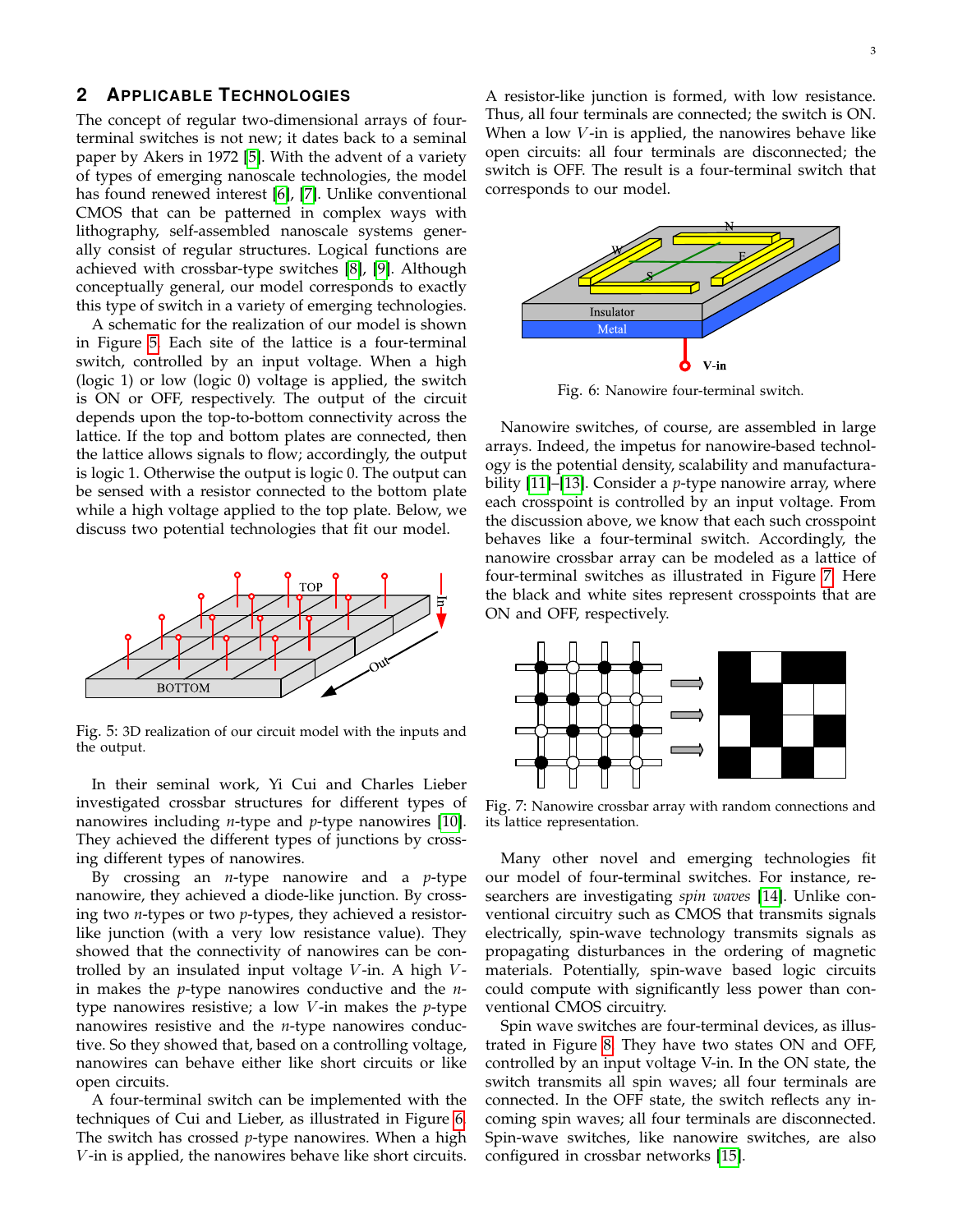<span id="page-3-1"></span>

Fig. 8: Spin-wave switch.

### <span id="page-3-0"></span>**3 SYNTHESIS METHOD**

In our synthesis method, a Boolean function is implemented by a lattice according to the connectivity between the top and bottom plates. In order to elucidate our method, we will also discuss connectivity between the left and right plates. Call the Boolean functions corresponding to the top-to-bottom and left-to-right plate connectivities  $f_L$  and  $g_L$ , respectively. As shown in Figure [9,](#page-3-2) each Boolean function evaluates to 1 if there exists a path between corresponding plates, and evaluates to 0 otherwise. Thus,  $f_L$  can be computed as the OR of all top-to-bottom paths, and  $g_L$  as the OR of all left-to-right paths. Since each path corresponds to the AND of inputs, the paths taken together correspond to the OR of these AND terms, so implement sum-of-products expressions.

<span id="page-3-2"></span>

Fig. 9: Relationship between Boolean functionality and paths. (a):  $f_L = 1$  and  $g_L = 0$ . (b):  $f_L = 1$  and  $g_L = 1$ .

**Example 1** *Consider the lattice shown in Figure [10.](#page-3-3) It consists of six switches. Consider the three top-to-bottom paths*  $x_1x_4$ ,  $x_2x_5$ , and  $x_3x_6$ . Consider the four left-to-right paths  $x_1x_2x_3, x_1x_2x_5x_6, x_4x_5x_2x_3,$  and  $x_4x_5x_6$ *. While there are other possible paths, such as the one shown by the dashed line, all such paths are covered by the paths listed above. For instance, the path*  $x_1x_2x_5$  *shown by the dashed line is covered by the path*  $x_2x_5$  *shown by the solid line, and so is redundant. We conclude that the top-to-bottom function is the OR of the three products above,*  $f_L = x_1x_4 + x_2x_5 + x_3x_6$ *, and the left-to-right function is the OR of the four products above,*  $g_L = x_1x_2x_3 + x_1x_2x_5x_6 + x_2x_3x_4x_5 + x_4x_5x_6.$ 

We address the following logic synthesis problem: given a target Boolean function  $f<sub>T</sub>$ , how should we

<span id="page-3-3"></span>

Fig. 10: A  $2\times3$  lattice with assigned literals.

assign literals to the sites in a lattice such that the topto-bottom function  $f_L$  equals  $f_T$ ? More specifically, how can we assign literals such that the OR of all the top-tobottom paths equals  $f_T$ ? In order to solve this problem we exploit the concept of lattice duality, and work with both the target Boolean function and its dual.

Suppose that we are given a target Boolean function  $f_T$  and its dual  $f_T^D$ , both in ISOP form such that

$$
f_T = P_1 + P_2 + \dots + P_n
$$
 and  
\n $f_T^D = P'_1 + P'_2 + \dots + P'_m$ 

where each  $P_i$  is a prime implicant of  $f_T$ ,  $i = 1, \ldots n$ , and each  $P'_j$  is a prime implicant of  $f_T^D$ ,  $j = 1, \ldots m$ .<sup>[†](#page-3-4)</sup> We use a set representation for the prime implicants:

$$
P_i \rightarrow SP_i, \quad i = 1, 2, \dots, n
$$
  

$$
P'_j \rightarrow SP'_j, \quad j = 1, 2, \dots, m
$$

where each  $SP_i$  is the set of literals in the corresponding product  $P_i$  and each  $SP'_j$  is the set of literals in the corresponding product  $P'_j$ .

#### **3.1 Algorithm**

We first present the synthesis algorithm; then we illustrate it with examples; then we explain why it works.

Above we argued that, in establishing the Boolean function that a lattice implements, we must consider all possible paths. Paradoxically, our method allows us to consider only the *column paths* and the *row paths*, that is to say, the paths formed by straight-line connections between the top and bottom plates and between the left and right plates, respectively. Our algorithm is formulated in terms of the set representation of products and their intersections.

- 1) Begin with  $f_T$  and its dual  $f_T^D$ , both in ISOP form. Suppose that  $f_T$  and  $f_T^D$  have n and m products, respectively.
- 2) Start with an  $m \times n$  lattice. Assign each product of  $f_T$  to a column and each product of  $f_T^D$  to a row.
- 3) Compute intersection sets for every site, as shown in Figure [11.](#page-4-0)
- 4) Arbitrarily select a literal from an intersection set and assign it to the corresponding site.

<span id="page-3-4"></span><sup>†</sup>. Here ' is used to distinguish symbols. It does *not* indicate negation.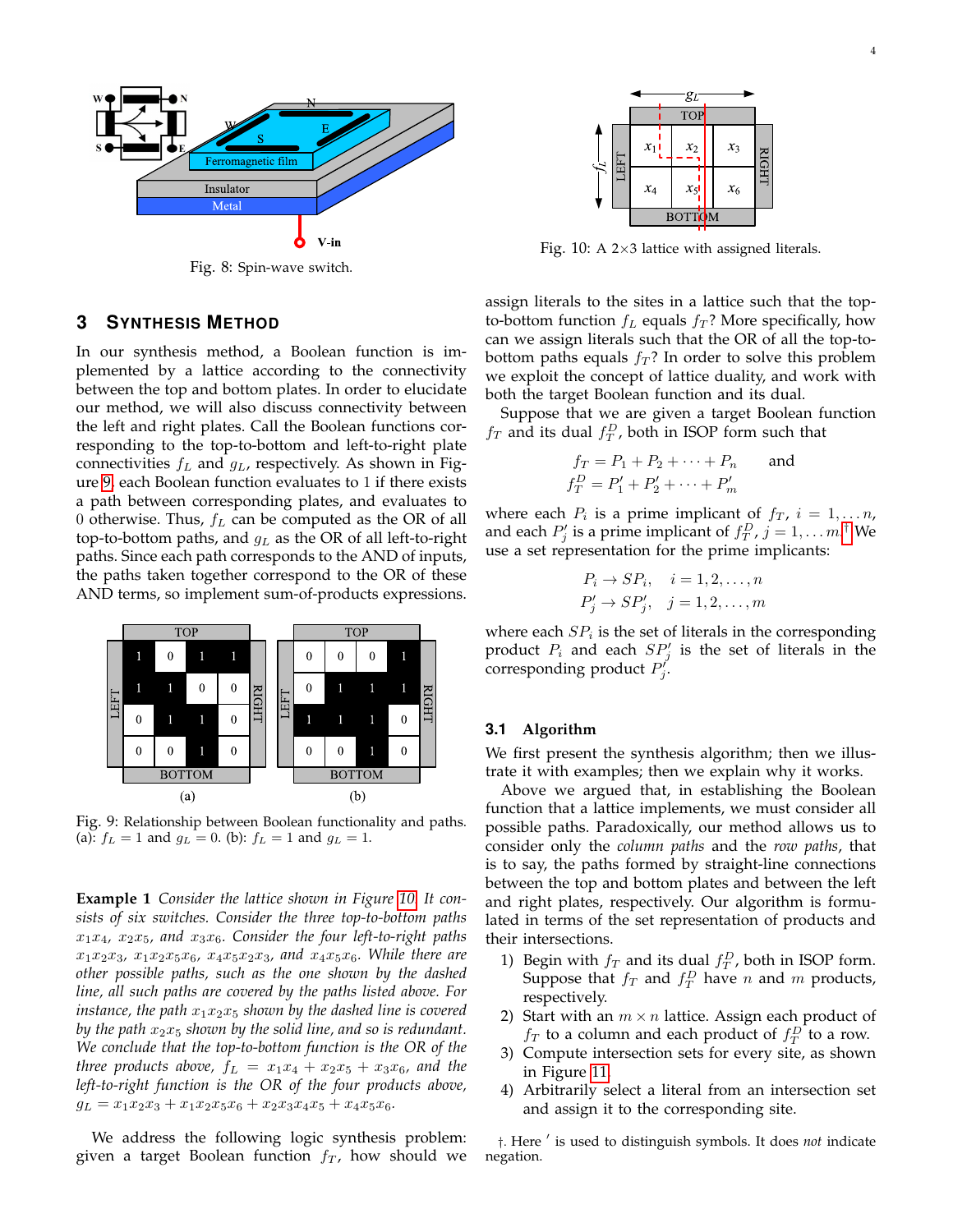The proposed implementation technique is illustrated in Figure [11.](#page-4-0) The technique implements  $f_T$  with an  $m \times n$ lattice where n and m are the number of products of  $f_T$  and  $f_T^D$ , respectively. Each of the n column paths implements a product of  $f_T$  and each of the  $m$  row paths implements a product of  $f_T^D$ . As we explain in the next section, the resulting lattice implements  $f_T$  and  $f_T^D$  as the top-to-bottom and left-to-right functions, respectively. None of the paths other than the column and row paths need be considered.

<span id="page-4-0"></span>

Fig. 11: Proposed implementation technique.

We present a few examples to elucidate our algorithm.

**Example 2** *Suppose that we are given the following target function*  $f_T$  *in ISOP form:* 

$$
f_T = x_1 x_2 + x_1 x_3 + x_2 x_3.
$$

We compute its dual  $f_T^D$  in ISOP form:

$$
f_T^D = (x_1 + x_2)(x_1 + x_3)(x_2 + x_3),
$$
  
\n
$$
f_T^D = x_1 x_2 + x_1 x_3 + x_2 x_3.
$$

*We have:*

$$
SP_1 = \{x_1, x_2\}, \quad SP_2 = \{x_1, x_3\}, \quad SP_3 = \{x_2, x_3\},
$$
  
\n $SP'_1 = \{x_1, x_2\}, \quad SP'_2 = \{x_1, x_3\}, \quad SP'_3 = \{x_2, x_3\}.$ 

*Figure [12](#page-4-1) shows the implementation of the target function. Grey sites represent sets having more than one literal; which literal is selected for these sites is arbitrary. For example, selecting*  $x_2, x_3, x_3$  *instead of*  $x_1, x_1, x_2$  *does not change*  $f_L$ *and* gL*. In order to implement the target function, we only use column paths; these are shown by the solid lines. All other paths are, in fact, redundant. Indeed there are a total of 9 top-to-bottom paths: the 3 column paths and 6 other paths; however all other paths are covered by the column paths.*

<span id="page-4-1"></span>

Fig. 12: Implementing  $f_T = x_1x_2+x_1x_3+x_2x_3$ . (a): Lattice sites with corresponding sets. (b): Lattice sites with corresponding literals.

For example, the path  $x_1x_2x_3$  shown by the dashed line is *a redundant path covered by the column paths. The lattice implements the top-to-bottom and left-to-right functions*  $f_L =$  $f_T = x_1x_2 + x_1x_3 + x_2x_3$  and  $g_L = f_T^D = x_1x_2 + x_1x_3 + x_2x_3$ , *respectively.*

**Example 3** *Suppose that we are given the following target function*  $f_T$  *in ISOP form:* 

$$
f_T = x_1 x_2 x_3 + x_1 x_4 + x_1 x_5.
$$

We compute its dual  $f_T^D$  in ISOP form:

$$
f_T^D = (x_1)(x_2 + x_4 + x_5)(x_3 + x_4 + x_5).
$$
  
\n
$$
f_T^D = x_1 + x_2x_4x_5 + x_3x_4x_5.
$$

*We have:*

$$
SP_1 = \{x_1, x_2, x_3\}, \quad SP_2 = \{x_1, x_4\}, \quad SP_3 = \{x_1, x_5\},
$$
  

$$
SP'_1 = \{x_1\}, \quad SP'_2 = \{x_2, x_4, x_5\}, \quad SP'_3 = \{x_3, x_4, x_5\}.
$$

<span id="page-4-2"></span>

|                   | ${x_1, x_2, x_3} {x_1, x_4} {x_1, x_5}$ |           |           |       |       |       |
|-------------------|-----------------------------------------|-----------|-----------|-------|-------|-------|
| $\{x_1\}$         | $\{x_1\}$                               | $\{x_1\}$ | ${x_1}$   | $x_1$ | $x_1$ | $x_1$ |
| ${x_2, x_4, x_5}$ | ${x_2}$                                 | ${x_4}$   | $\{x_5\}$ | $x_2$ | $x_4$ | $x_5$ |
| ${x_3, x_4, x_5}$ | ${x_3}$                                 | ${x_4}$   | ${x_5}$   | $x_3$ | $x_4$ | $x_5$ |
|                   |                                         | (a)       |           |       | (b)   |       |

Fig. 13: Implementing  $f_T = x_1x_2x_3 + x_1x_4 + x_1x_5$ . (a): Lattice sites with corresponding sets. (b): Lattice sites with corresponding literals.

*Figure [13](#page-4-2) shows the implementation of the target function. In this example, all the intersection sets are singletons, so the choice of which literal to assign is clear. The lattice implements*  $f_L = f_T = x_1x_2x_3 + x_1x_4 + x_1x_5$  and  $g_L = f_T^D = x_1 + x_2x_3 + x_1x_4 + x_1x_5$  $x_2x_4x_5 + x_3x_4x_5$ 

We give another example, this one somewhat more complicated.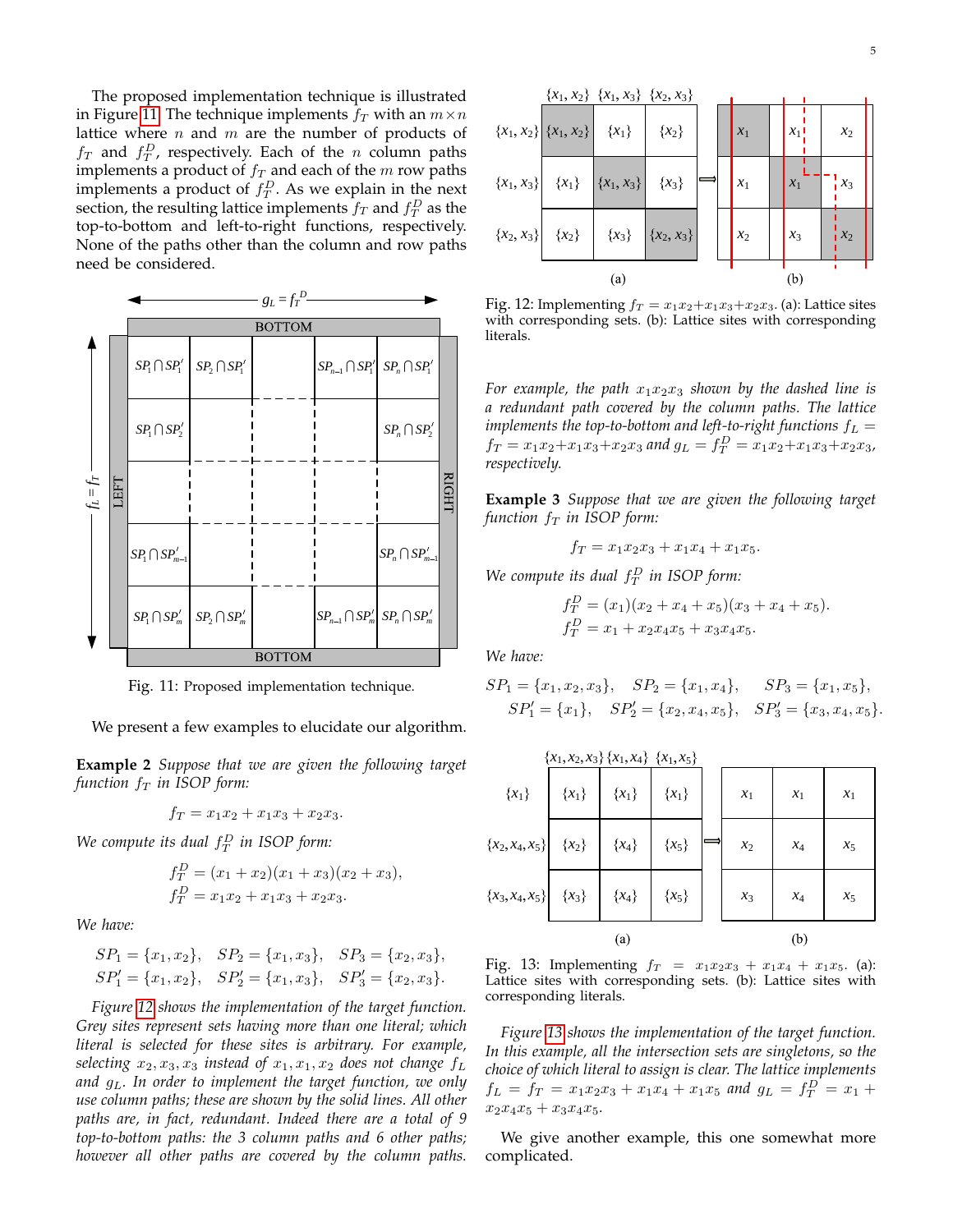**Example 4** Suppose that  $f_T$  and  $f_T^D$  are both given in ISOP *form as follows:*

$$
f_T = x_1 \bar{x}_2 x_3 + x_1 \bar{x}_4 + x_2 x_3 \bar{x}_4 + x_2 x_4 x_5 + x_3 x_5
$$
 and  

$$
f_T^D = x_1 x_2 x_5 + x_1 x_3 x_4 + x_2 x_3 \bar{x}_4 + \bar{x}_2 \bar{x}_4 x_5.
$$

<span id="page-5-0"></span>

|                                     | $\frac{x_1}{x_2}$<br>$x_3$ | $\underline{x}_1$<br>$x_4$ | $x_2$<br>$\mathfrak{L}_3$<br>$x_4$ | $x_2$<br>$x_4$<br>$x_5$ | $x_3$<br>$x_5$ |
|-------------------------------------|----------------------------|----------------------------|------------------------------------|-------------------------|----------------|
| $x_1 x_2 x_5$                       | $x_1$                      | $x_1$                      | $x_2$                              | $x_2$                   | $x_5$          |
| $x_1 x_3 x_4$                       | $x_1$                      | $x_1$                      | $x_3$                              | $x_4$                   | $x_3$          |
| $x_2 x_3 \overline{x}_4$            | $x_3$                      | $\overline{x}_4$           | $x_2$                              | $x_2\,$                 | $x_3$          |
| $\overline{x}_2 \overline{x}_4 x_5$ | $\overline{x}_2$           | $\overline{x}_4$           | $\overline{x}_4$                   | $x_5$                   | $x_5$          |

Fig. 14: Implementing  $f_T = x_1\bar{x}_2x_3 + x_1\bar{x}_4 + x_2x_2\bar{x}_4 + x_2x_4x_5 +$  $x_3x_5.$ 

*Figure [14](#page-5-0) shows the implementation of the target function. Grey sites represent intersection sets having more than one literal. For these sites, selection of the final literal is arbitrary. The result is*  $f_L = f_T = x_1 \bar{x}_2 x_3 + x_1 \bar{x}_4 + x_2 x_2 \bar{x}_4 + x_2 x_4 x_5 +$  $x_3x_5$  and  $g_L = f_T^D = x_1x_2x_5 + x_1x_3x_4 + x_2x_3\bar{x}_4 + \bar{x}_2\bar{x}_4x_5.$ 

#### **3.2 Proof of Correctness**

We present a proof of correctness of the synthesis method. Since our method does not enumerate paths, we must answer the question: for the top-to-bottom lattice function, how do we know that all paths other than the column paths are redundant? The following theorem answers this question. It pertains to the lattice functions and their duals.

<span id="page-5-2"></span>**Theorem 1** *If we can find two dual functions* f *and* f <sup>D</sup> *that are implemented as subsets of all top-to-bottom and left-to*right paths, respectively, then  $f_L = f$  and  $g_L = f^D$ .

Before presenting the proof, we provide some examples to elucidate the theorem.

**Example 5** *We analyze the two lattices shown in Figure [15.](#page-5-1)*

**Lattice (a):** *The top-to-bottom paths shown by the red lines implement*  $f = x_1x_2 + \bar{x}_1x_3$ *. The left-to-right paths shown by the blue lines implement*  $g = x_1x_3 + \bar{x}_1x_2$ *. Since*  $g = f^D$ , we can apply Theorem [1:](#page-5-2)  $f_L = f = x_1x_2 + \bar{x}_1x_3$ and  $g_L = f^D = x_1x_3 + \bar{x}_1x_2$ . Relying on the theorem, we *obtain the functions* without *examining all possible paths. Let us check the result by using the formal definition of* f<sup>L</sup> *and* gL*, namely the OR of all corresponding paths. Since there are 9 total top-to-bottom paths,*  $f_L = x_1x_1\bar{x}_1 + x_1x_1x_2x_2 + x_1x_1x_2x_3\bar{x}_1 + x_3x_2x_1\bar{x}_1 +$   $x_3x_2x_2 + x_3x_2x_3\bar{x}_1 + x_3x_3\bar{x}_1 + x_3x_3x_2x_2 + x_3x_3x_2x_1\bar{x}_1$ which is equal to  $x_1x_2 + \bar{x}_1x_3$ . Thus all the top-to*bottom paths but the paths shown by the red lines are redundant. Since there are 9 total left-to-right paths,*  $g_L = x_1x_3x_3 + x_1x_3x_2x_3 + x_1x_3x_2x_2\overline{x}_1 + x_1x_2x_3x_3 +$  $x_1x_2x_3 + x_1x_2x_2\bar{x}_1 + \bar{x}_1x_2x_2x_3x_3 + \bar{x}_1x_2x_2x_3 + \bar{x}_1x_2\bar{x}_1$ *which is equal to*  $x_1x_3 + \bar{x}_1x_2$ . Thus all the left-to-right *paths but the paths shown by the blue lines are redundant. So Theorem [1](#page-5-2) holds for this example.*

**Lattice (b):** *The top-to-bottom paths shown by the red lines implement*  $f = x_1x_2x_3 + x_1x_4 + x_1x_5$ *. The left-to-right paths shown by the blue lines implement*  $g = x_1 + x_2x_4x_5 + x_3x_4x_5$ *. Since*  $g = f<sup>D</sup>$ , we can apply Theorem [1:](#page-5-2)  $f<sub>L</sub> = f = x<sub>1</sub>x<sub>2</sub>x<sub>3</sub> +$  $x_1x_4 + x_1x_5$  and  $g_L = f^D = x_1 + x_2x_4x_5 + x_3x_4x_5$ . Again, *we see that Theorem [1](#page-5-2) holds for this example.*

<span id="page-5-1"></span>

Fig. 15: Examples to illustrate Theorem [1.](#page-5-2)

*Proof of Theorem [1](#page-5-2)*: If  $f(x_1, x_2, ..., x_k) = 1$  then  $f_L = 1$ . From the definition of duality, if  $f(x_1, x_2, \ldots, x_k) = 0$ then  $g(\bar{x}_1, \bar{x}_2, \dots, \bar{x}_k) = \bar{f}(x_1, x_2, \dots, x_k) = 1$ . This means that there is a left-to-right path consisting of all 0's; accordingly,  $f_L = 0$ . Thus, we conclude that  $f_L = f$ . Following the same argument for  $g$ , we conclude that  $g_L = f^D$ .  $D$ .

Theorem [1](#page-5-2) provides a constructive method for synthesizing lattices with the requisite property, namely that the top-to-bottom and left-to-right functions  $f_T$  and  $f_T^D$ are duals, and each column path of the lattice implements a product of  $f_T$  and each row path implements a product of  $f_T^D$ .

We begin by lining up the products of  $f_T$  as the column headings and the products of  $f_T^D$  as the row headings. We compute intersection sets for every lattice site. We arbitrarily select a literal from each intersection set and assign it to the corresponding site. The following lemma and theorem explain why we can make such an arbitrary selection.

Suppose that functions  $f(x_1, x_2, \ldots, x_k)$  and  $f^D(x_1, x_2, \ldots, x_k)$  are both given in ISOP form such that

$$
f = P_1 + P_2 + \dots + P_n
$$
 and  

$$
f^D = P'_1 + P'_2 + \dots + P'_m
$$

where each  $P_i$  is a prime implicant of  $f$ ,  $i = 1, \ldots n$ , and each  $P'_j$  is a prime implicant of  $f^D$ ,  $j = 1, \ldots m$ . Again,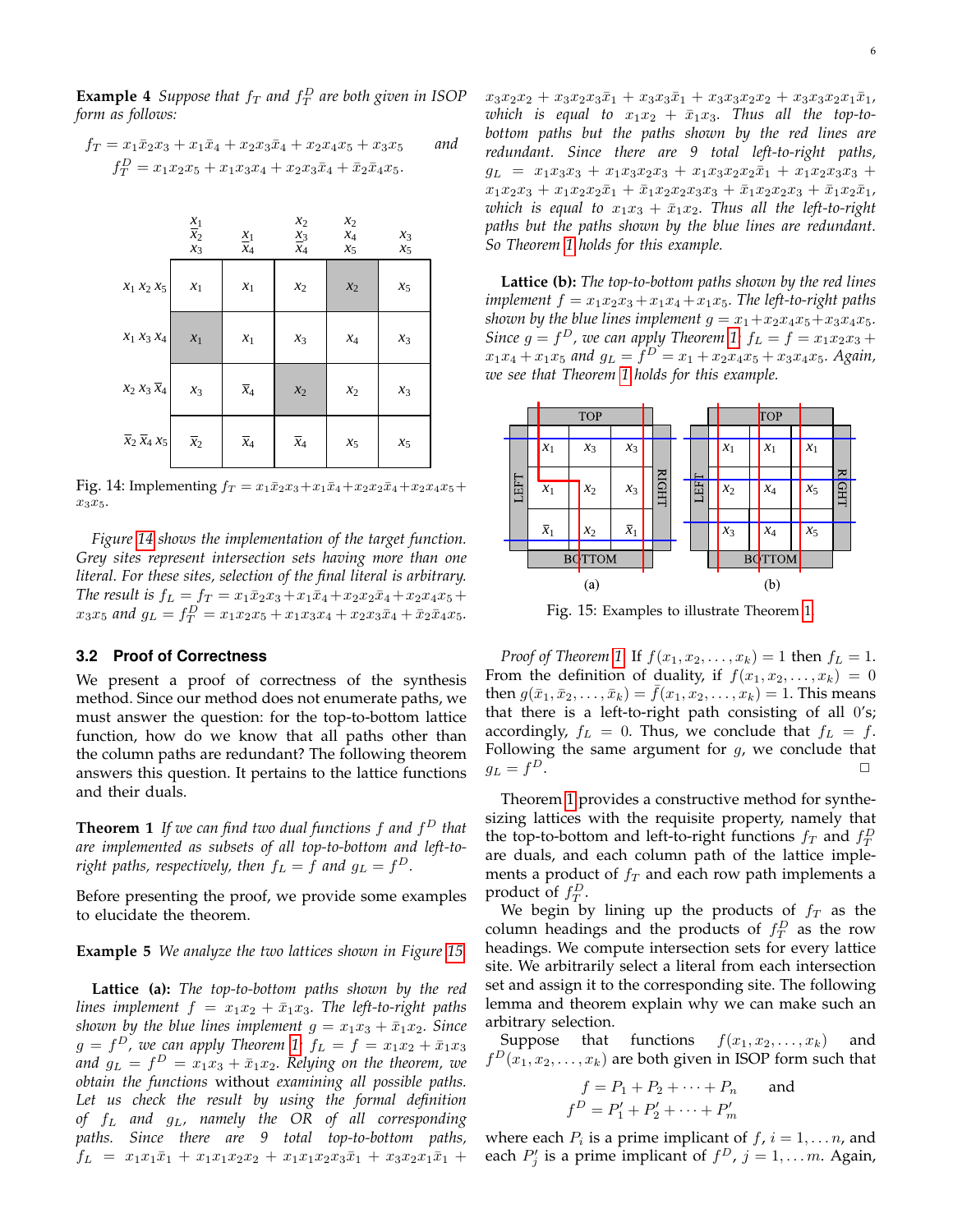we use a set representation for the prime implicants:

$$
P_i \rightarrow SP_i, \quad i = 1, 2, \dots, n
$$
  

$$
P'_j \rightarrow SP'_j, \quad j = 1, 2, \dots, m
$$

where each  $SP_i$  is the set of literals in the corresponding product  $P_i$  and each  $SP'_j$  is the set of literals in the corresponding product  $P'_j$ . Suppose that  $SP_i$  and  $SP'_j$ have  $z_i$  and  $z'_j$  elements, respectively. We first present a property of dual Boolean functions from [\[3\]](#page-12-2):

# **Lemma 1** *Dual pairs* f *and* f <sup>D</sup> *must satisfy the condition*

$$
SP_i \cap SP'_j \neq \emptyset
$$
 for every  $i = 1, 2, ..., n$  and  $j = 1, 2, ..., m$ .

*Proof of Lemma [1](#page-6-1)*: The proof is by contradiction. Suppose that we focus on one product  $P_i$  from  $f$  and assign all its literals, namely those in the set  $SP_i$ , to 0. In this case  $f^D = 0$ . However if there is a product  $P'_j$  of  $f^D$  such that  $SP'_j \cap SP_i = \emptyset$ , then we can always make  $P'_j$  equal 1 because  $SP'_{j}$  does not contain any literals that have been previously assigned to 0. If follows that  $f^D = 1$ , a contradiction.

<span id="page-6-2"></span>**Theorem 2** *Assume that* f *and* f <sup>D</sup> *are both in ISOP form. For any product* P<sup>i</sup> *of* f*, there exist* m *non-empty intersection* sets,  $(SP_i \cap SP'_1), (SP_i \cap SP'_2), \ldots, (SP_i \cap SP'_m)$ . Among *these*  $m$  *sets, there must be at least*  $z_i$  *single-element disjoint* sets. These single-element sets include all  $z_i$  literals of  $P_i$ .

*We can make the same claim for products of* f <sup>D</sup>*: for any product* P 0 j *of* f <sup>D</sup> *there exist* n *non-empty intersection sets,*  $(SP_j' \cap SP_1), (SP_j' \cap SP_2), \ldots, (SP_j' \cap SP_n)$ . Among these n *sets there must be at least* z 0 j *single-element disjoint sets that* each represents one of the  $z_j^j$  literals of  $P'_j$ .

Before proving the theorem we elucidate it with examples.

**Example 6** *Suppose that we are given a target function*  $f_T$ and its dual  $f_T^D$ , both in ISOP form such that

$$
f_T = x_1 \bar{x}_2 + \bar{x}_1 x_2 x_3
$$
 and  $f_T^D = x_1 x_2 + x_1 x_3 + \bar{x}_1 \bar{x}_2$ .

*Thus,*

$$
SP_1 = \{x_1, \bar{x}_2\}, \quad SP_2 = \{\bar{x}_1, x_2, x_3\},
$$
  
\n $SP'_1 = \{x_1, x_2\}, \quad SP'_2 = \{x_1, x_3\}, \quad SP'_3 = \{\bar{x}_1, \bar{x}_2\}.$ 

*Let us apply Theorem [2](#page-6-2) for*  $SP_2$  *(* $z_2 = 3$ *).* 

$$
SP_2 \cap SP'_1 = \{x_2\}, \ SP_2 \cap SP'_2 = \{x_3\}, \ SP_2 \cap SP'_3 = \{\bar{x}_1\}.
$$

*Since these three sets are all the single-element disjoint sets of the literals of* SP2*, Theorem [2](#page-6-2) is satisfied.*

**Example 7** *Suppose that we are given a target function*  $f_T$ *and its dual* f D T *, both in ISOP form such that*

$$
f_T = x_1x_2 + x_1x_3 + x_2x_3
$$
 and  $f_T^D = x_1x_2 + x_1x_3 + x_2x_3$ .

*Thus,*

$$
SP_1 = \{x_1, x_2\},
$$
  $SP_2 = \{x_1, x_3\},$   $SP_3 = \{x_2, x_3\},$   
\n $SP'_1 = \{x_1, x_2\},$   $SP'_2 = \{x_1, x_3\},$   $SP'_3 = \{x_2, x_3\}.$ 

Let us apply Theorem [2](#page-6-2) for  $SP'_1$  ( $z'_1 = 2$ ).

$$
SP'_1 \cap SP_1 = \{x_1, x_2\}, \ SP'_1 \cap SP_2 = \{x_1\}, \ SP'_1 \cap SP_3 = \{x_2\}.
$$

<span id="page-6-1"></span>*Since*  $\{x_1\}$  *and*  $\{x_2\}$ *, the single-element disjoint sets of the literals of SP'<sub>1</sub>, are among these sets, Theorem [2](#page-6-2) is satisfied.* 

*Proof of Theorem [2](#page-6-2)*: The proof is by contradiction. Consider a product  $P_i$  of  $f$  such that  $SP_i = \{x_1, x_2, \ldots, x_{z_i}\}.$ From Lemma [1](#page-6-1) we know that  $SP_i$  has non-empty intersections with every  $SP'_{j}$ ,  $j = 1, 2, ..., m$ . For one of the elements of  $SP_i$ , say  $x_1$ , assume that none of the intersection sets  $(SP_i \cap \overline{SP'_1}), (SP_i \cap \overline{SP'_2}), \ldots, (SP_i \cap \overline{SP'_m})$  is  ${x_1}$ . This means that if we extract  ${x_1}$  from  $SP_i$  then the new set  $\{x_2,\ldots,x_{z_i}\}$  also has non-empty intersections with every  $SP'_{j}$ ,  $j = 1, 2, ..., m$ . Therefore, the product  $x_2x_3 \ldots x_{z_i}$  is one of the products of f. This product covers  $P_i$ . However, in an ISOP expression, there is no product that covers another. So we have a contradiction.

From Lemma [1](#page-6-1) we know that none of the lattice sites will have an empty intersection set. Theorem [2](#page-6-2) states that the intersection sets of a product include single-element sets for *all* of its literals. So the corresponding column or row has always all literals of the product regardless of the final literal selections from multiple-element sets. Thus we obtain a lattice whose column paths and row paths implement  $f_T$  and  $f_T^D$ , respectively.

# <span id="page-6-0"></span>**4 PARITY FUNCTIONS**

The algorithm proposed in Section [3](#page-3-0) provides a general method for implementing any type of Boolean function with an  $m \times n$  lattice, where n and m are the number of products of the function and its dual, respectively. In this section, we discuss a method for implementing a specific function, the *parity function*, with a  $(log(m)+1) \times n$  lattice. Compared to the general method, we improve the lattice size by a factor of  $m/(log(m) + 1)$  for this function.

As defined in Section [1.1,](#page-1-2) a k-variable parity function can be represented as a  $k$ -variable  $XOR$  operation. We exploit the following properties of XOR functions:

$$
XOR_k = x_k XOR_{k-1} + \overline{x}_k XOR_{k-1}
$$

$$
\overline{XOR}_k = x_k XOR_{k-1} + \overline{x}_k \overline{XOR}_{k-1}.
$$

These properties allow us to implement both  $XOR_k$ and its complement  $XOR_k$  recursively. The approach for the  $k$ -variable parity function is illustrated in Figure [16.](#page-7-1) The approach for 1, 2, and 3 variable parity functions is shown in Figure [17.](#page-7-2) As in our general method, we implement each product of the target function with a separate column path; in this construction, all paths other than column paths are redundant. The following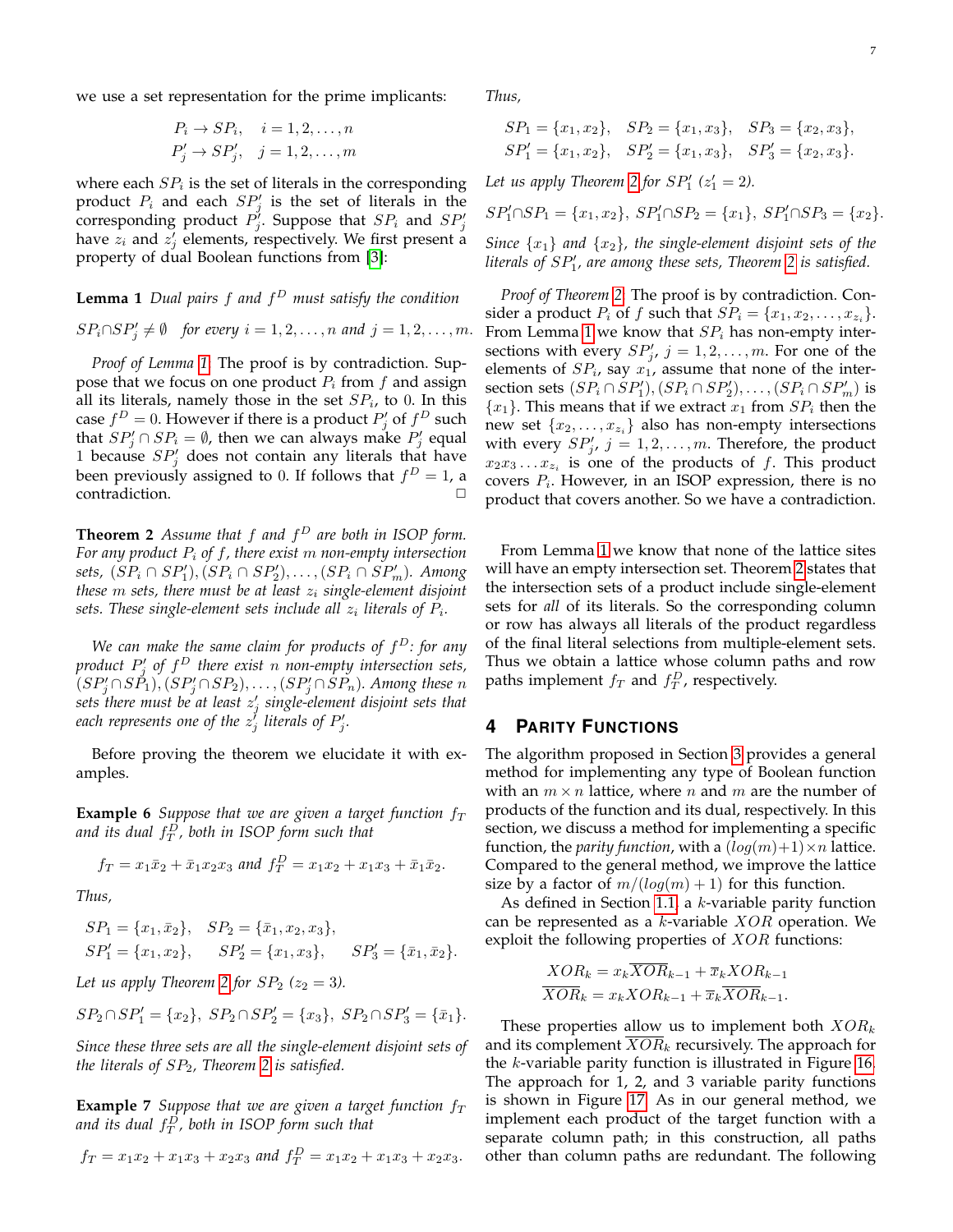<span id="page-7-1"></span>

<span id="page-7-2"></span>Fig. 16: (a): Implementation of  $XOR_k$ . (b): Implementation of  $\overline{XOR}_k$ .



Fig. 17: Implementation of  $XOR_1$ ,  $\overline{XOR}_1$ ,  $XOR_2$ ,  $\overline{XOR}_2$ ,  $XOR<sub>3</sub>$ , and  $\overline{XOR}<sub>3</sub>$ .

lemma explains why this configuration works. Figure [18](#page-7-3) illustrates the lemma.

<span id="page-7-4"></span>**Lemma 2** *Consider two lattices with the same number of rows. Suppose that the lattices implement the Boolean functions* fL<sup>1</sup> *and* fL2*. Construct a new lattice with the two lattices side by side. If the attached columns of the lattices have negated variables facing each other for all rows except the first and the last, then the new lattice implements the Boolean function*  $f_{L3} = f_{L1} + f_{L2}$ .

*Proof of Lemma [2](#page-7-4)*: The new lattice has three types of paths: paths having all sites from the first lattice that implement  $f_{L1}$ , paths having all sites from the second lattice that implement  $f_{L2}$ , and paths having sites from both the first and the second lattices that implement  $f_{L1-2}$ . The Boolean function  $f_{L3}$  implemented by the third lattice is OR of the all paths;  $f_{L3} = f_{L1} + f_{L2} + f_{L1-2}$ . Since negated variables in attached columns result in  $f_{L1-2} = 0$ , we conclude that  $f_{L3} = f_{L1} + f_{L2}$ .

We exploit Lemma [2](#page-7-4) to compute the parity function as follows (please refer back to Figure [16\)](#page-7-1). We attach the lattices implementing  $f_{L1} = x_k XOR_{k-1}$  and

<span id="page-7-3"></span>

Fig. 18: An example illustrating Lemma [2.](#page-7-4)

attach the lattices implementing  $f_{L1} = x_kXOR_{k-1}$  and  $f_{L2} = \overline{x}_k \overline{XOR}_{k-1}$  to implement  $f_{L3} = \overline{XOR}_k$ . One can easily see that attached columns always have the proper configuration of negated variables to ensure that  $f_{L1-2} = 0.$ 

## <span id="page-7-0"></span>**5 A LOWER BOUND ON THE LATTICE SIZE**

In this section, we propose a lower bound on the size of any lattice implementing a Boolean function. Although it is a weak lower bound, it allows us to gauge the effectiveness of our synthesis method. The bound is predicated on the maximum length of any path across the lattice. The length of such a path is bounded from below by the maximum number of literals in terms of an ISOP expression for the function.

#### **5.1 Preliminaries**

**Definition 7** *Let the* **degree** *of an SOP expression be the maximum number of literals in terms of the expression.*

A Boolean function might have several different ISOP expressions and these might have different degrees. Among all the different expressions, we need the one with the smallest degree for our lower bound. (We need only consider ISOP expressions; every SOP expression is covered by an ISOP expression of equal or lesser degree.)

Consider a target Boolean function  $f_T$  and its dual  $f_T^D$ , both in ISOP form. We will use v and y to denote the minimum degrees of  $f_T$  and  $f_T^D$ , respectively. For example, if  $v = 3$  and  $y = 5$ , this means that every ISOP expression for  $f_T$  includes terms with 3 literals or more, and every ISOP expression for  $f_T^D$  includes terms with 5 literals or more. Our lower bound, described in the next section by Theorem [4,](#page-10-2) consists of inequalities on  $v$  and y. We first illustrate how it works with an example.

<span id="page-7-5"></span>**Example 8** *Consider two target Boolean functions*  $f_{T1}$  =  $x_1x_2x_3+x_1x_4+x_1x_5$  and  $f_{T2} = x_1x_2x_3+\bar{x}_1\bar{x}_2x_4+x_2x_3x_4$ , and their duals  $f_{T1}^D = x_1 + x_2x_4x_5 + x_3x_4x_5$  and  $f_{T2}^D =$  $x_1x_4 + \bar{x}_1x_2 + \bar{x}_2x_3$ . These expressions are all in ISOP form *with minimum degrees. Since each expressions consists of three products, the synthesis method described in Section [3](#page-3-0) implements each target function with a* 3 × 3 *lattice.*

*Examining the expressions, we see that the degrees of*  $f_{T1}$ *and*  $f_{T2}$  *are*  $v_1 = 3$  *and*  $v_2 = 3$ *, respectively, and the degrees*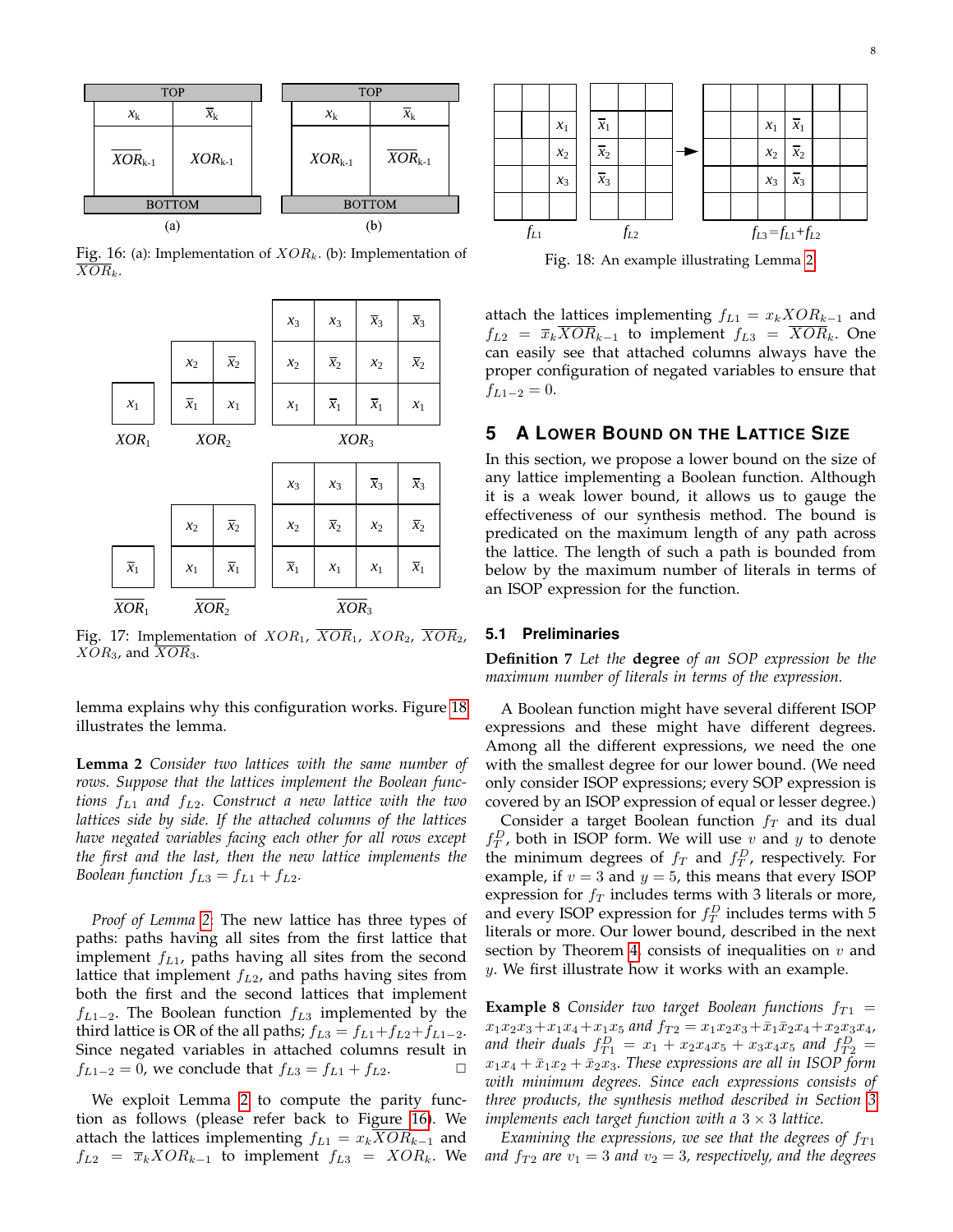*of*  $f_{T1}^D$  and  $f_{T2}^D$  are  $y_1 = 3$  and  $y_2 = 2$ , respectively. Our *lower bounds based on these values are*  $3 \times 3$  *for*  $f_{T1}$  *and*  $3 \times 2$  for  $f_{T2}$ . Thus, the lower bound for  $f_{T2}$  suggests that *our synthesis method might not be producing optimal results. Indeed, Figure* [19](#page-8-0) *shows minimum-sized lattices for for*  $f_{T1}$ *and*  $f_{T2}$ *. Here the*  $3 \times 2$  *lattice for*  $f_{T2}$  *was obtained through exhaustive search.*

<span id="page-8-0"></span>

Fig. 19: Minimum-sized lattices (a):  $f_L = f_{T1} = x_1x_2x_3 +$  $x_1x_4 + x_1x_5$ . (b):  $f_L = f_{T2} = x_1x_2x_3 + \bar{x}_1\bar{x}_2x_4 + x_2x_3x_4$ .

Since we implement Boolean functions in terms of topto-bottom connectivity across the lattice, it is apparent that we cannot implement a target function  $f<sub>T</sub>$  with top-to-bottom paths consisting of fewer than  $v$  literals, where  $v$  is the minimum degree of an ISOP expression for  $f<sub>T</sub>$ . The following theorem explains the role of y, the minimum degree of f D T . It is based on *eight-connected* paths.<sup>[1](#page-8-1)</sup>

#### **Definition 8** *An* **eight-connected path** *consists of both directly and diagonally adjacent sites.*

An example is shown in Figure [20.](#page-8-2) Here the paths  $x_1x_4x_8$  and  $x_3x_6x_5x_8$  shown by red and blue lines are both eight-connected paths; however only the blue one is four-connected.

Recall that  $f_L$  and  $g_L$  are defined as the OR of all four-connected top-to-bottom and left-to-right paths, respectively. (A lattice implements a given target function  $f_T$  if  $f_L = f_T$ .) We define  $f_{L-8}$  and  $g_{L-8}$  to be the OR of all eight-connected top-to-bottom and left-to-right paths, respectively.

### <span id="page-8-4"></span>**Theorem 3** *The functions*  $f<sub>L</sub>$  *and*  $g<sub>L−8</sub>$  *are duals. The functions*  $f_{L-8}$  *and*  $g_L$  *duals.*

Before proving the theorem, we elucidate it with an example.

**Example 9** *Consider the lattice shown in Figure [21.](#page-8-3) Here*  $f_L$  *is the OR of 3 top-to-bottom four-connected paths*  $x_1x_4$ ,  $x_2x_5$ , and  $x_3x_6$ ;  $g_L$  is the OR of 4 left-to-right four-connected *paths*  $x_1x_2x_3$ ,  $x_1x_2x_5x_6$ ,  $x_4x_5x_2x_3$ , and  $x_4x_5x_6$ ;  $f_{L-8}$  *is* 

<span id="page-8-2"></span>

Fig. 20: A lattice with eight-connected paths.

*the OR of 7 eight-connected top-to-bottom paths*  $x_1x_4$ ,  $x_1x_5$ , x2x4*,* x2x5*,* x2x6*,* x3x5*, and* x3x6*; and* gL−<sup>8</sup> *is the OR of 8*  $eight$ -connected left-to-right paths  $x_1x_2x_3$ ,  $x_1x_2x_6$ ,  $x_1x_5x_3$ ,  $x_1x_5x_6, x_4x_2x_3, x_4x_2x_6, x_4x_5x_3,$  and  $x_4x_5x_6$ *. We can easily*  $$ *Theorem [3](#page-8-4) holds true for this example.*

<span id="page-8-3"></span>

|     | <b>TOP</b>    |         |       |   |  |  |
|-----|---------------|---------|-------|---|--|--|
| EFT | $x_1$         | $x_2$   | $x_3$ | Ξ |  |  |
|     | $x_4$         | $x_{5}$ | $x_6$ | Ì |  |  |
|     | <b>BOTTOM</b> |         |       |   |  |  |

Fig. 21: A  $2\times3$  lattice with assigned literals.

*Proof of Theorem* [3](#page-8-4): We consider two cases, namely  $f_L$  = 1 and  $f_L = 0$ .

<span id="page-8-5"></span>

Fig. 22: Conceptual proof of Theorem [3.](#page-8-4)

**Case 1:** If  $f_L(x_1, x_2, \ldots, x_k) = 1$ , there must be a four-connected path of 1's between the top and bottom

<span id="page-8-1"></span><sup>1.</sup> Note that because our synthesis methodology is based on lattices of four-terminal switches, the target function  $f_T$  is always implemented by four-connected paths. We discuss eight-connected paths only because it is helpful to do so in order to prove our lower bound.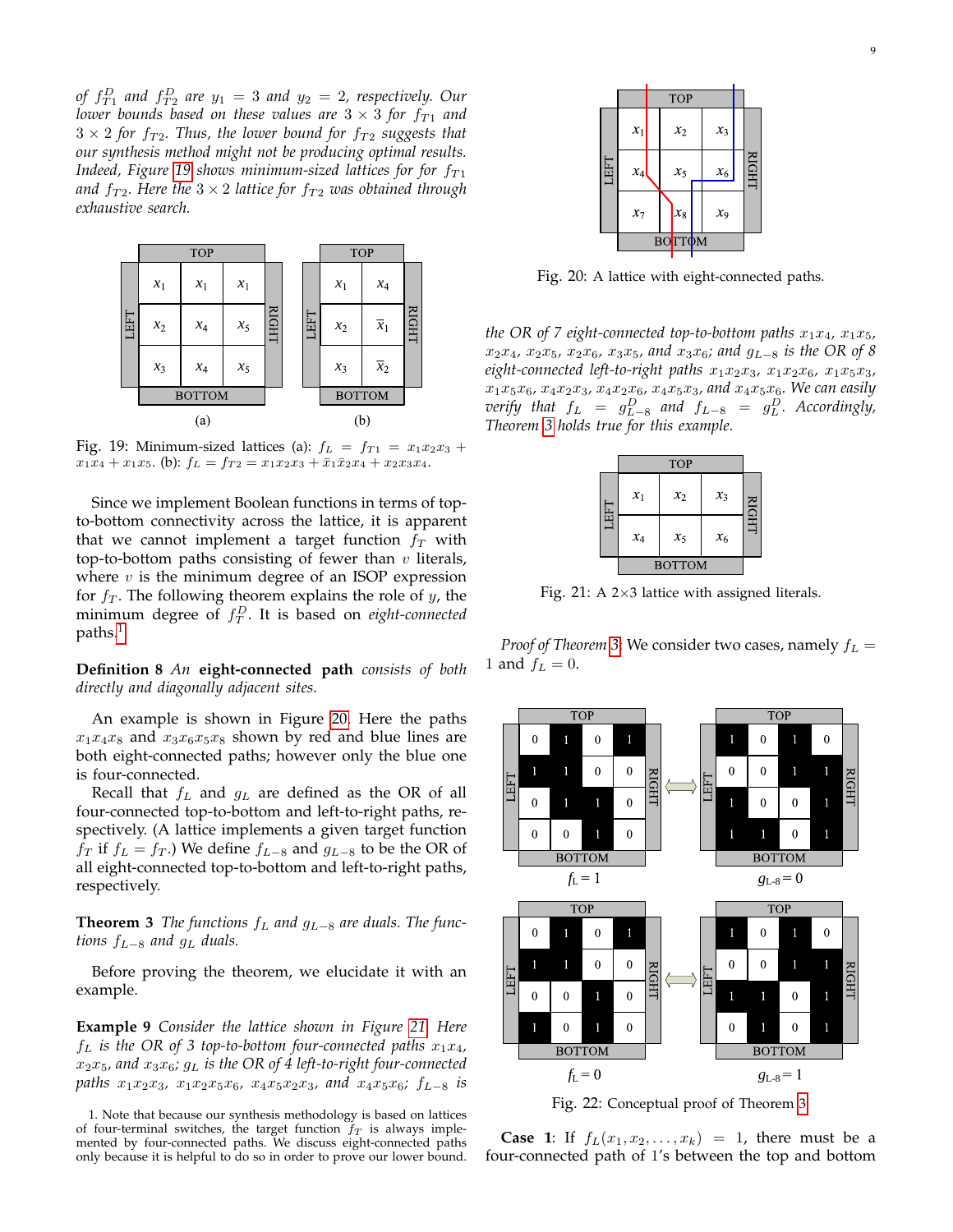plates. If we complement all the inputs  $(1 \rightarrow 0, 0 \rightarrow$ 1), these four-connected 1's become 0's and vertically separate the lattice into two parts. Therefore no eightconnected path of 1's exists between the left and right plates; accordingly,  $g_{L-8}(\bar{x}_1, \bar{x}_2, \ldots, \bar{x}_k) = 0$ . As a result  $\bar{g}_{L-8}(\bar{x}_1, \bar{x}_2, \ldots, \bar{x}_k) = f_L(x_1, x_2, \ldots, x_k) = 1$ 

**Case 2:** If  $f_L(x_1, x_2, ..., x_k) = 0$ , there must be an eight-connected path of 0's between the left and right plates. If we complement all the inputs, these eight-connected 0's become 1's; accordingly,  $g_{L-8}(\bar{x}_1, \bar{x}_2, \ldots, \bar{x}_k)$  = 1. As a result  $\bar{g}_{L-8}(\bar{x}_1, \bar{x}_2, \ldots, \bar{x}_k) = f_L(x_1, x_2, \ldots, x_k) = 0$ 

Figure [22](#page-8-5) illustrates the two cases. Taken together, the two cases prove that  $f<sub>L</sub>$  and  $g<sub>L−8</sub>$  are duals. With inverse reasoning we can prove that  $f_{L-8}$  and  $g_L$  are duals.  $□$ 

Theorem [3](#page-8-4) tells us that the products of  $f_T^D$  are implemented with eight-connected left-to-right paths. Now consider *y*, the degree of  $f_T^D$ . We know that we cannot implement  $f_T^D$  with eight-connected right-to-left paths having fewer than  $y$  literals. Consider  $v$ , the degree of  $f_T$ . We know that we cannot implement  $f_T$  with four-connected top-to-bottom paths having fewer than  $v$  literals.

Returning to the functions in Example [8,](#page-7-5) we can now prove that lower bounds on the lattice sizes are 9 ( $3 \times 3$ ) for  $f_{T1}$ , and 6 (3 × 2) for  $f_{T2}$ . Since  $v_1 = 3$  and  $y_1 = 3$ for  $f_{T1}$ , a  $3 \times 3$  lattice is a minimum-size lattice that has four-connected top-to-bottom and eight-connected leftto-right paths of at least 3 literals, respectively. Since  $v_2 =$ 3 and  $y_2 = 2$  for  $f_{T2}$ , a  $3 \times 2$  lattice is a minimum-size lattice that has four-connected top-to-bottom and eightconnected left-to-right paths of at least 3 and 2 literals, respectively.

Based on these preliminaries, we now formulate the lower bound.

#### **5.2 Lower Bound**

Consider a target Boolean function  $f_T$  and its dual  $f_T^D$ , both in ISOP form. Recall that  $v$  and  $y$  are defined as the minimum degrees of  $f_T$  and  $f_T^D$ , respectively. Our lower bound is based on the observation that a minimum-size lattice must have a four-connected top-to-bottom path with at least  $v$  literals and an eight-connected left-toright path with at least  $y$  literals. Since the functions are in ISOP form, all products of  $f_T$  and  $f_T^D$  are irredundant, i.e., not covered by other products. Therefore, we need only to consider irredundant paths:

**Definition 9** *A four-connected (eight-connected) path between plates is* **irredundant** *if it is not covered by another four-connected (eight-connected) path between the corresponding plates.*

We bound the length of irredundant paths. For example, the length of an eight-connected left-to-right path in a  $3 \times 3$  lattice is at most 3. Accordingly, no Boolean function with  $y$  greater than 3 can be implemented by a  $3 \times 3$  lattice. Figure [23](#page-9-0) shows eight-connected left-toright paths in a  $3 \times 3$  lattice. The path in (a) consists of 3 sites. The path in (b) consists of 4 sites; however it is a redundant path – it is covered by the path in (a).

The following simple lemmas pertain to irredundant paths of a lattice.

<span id="page-9-0"></span>

Fig. 23: Lattices with (a) an irredundant path and (b) a redundant path.

<span id="page-9-1"></span>**Lemma 3** *An irredundant top-to-bottom path of a lattice contains exactly one site from the topmost row and exactly one site from the bottommost row. An irredundant left-to-right path of a lattice contains exactly one site from the leftmost column and exactly one site from the rightmost column.*

*Proof of Lemma [3](#page-9-1)*: All sites in the first row of a lattice are connected through the top plate. Therefore we do not need a path to connect any two sites in this row; such a path is redundant. Similarly for the last row. Similarly for the first and last columns.  $\Box$ 

<span id="page-9-2"></span>**Lemma 4** *An irredundant four-connected path of a lattice contains at most 3 of 4 sites in any*  $2 \times 2$  *sub-lattice. An irredundant eight-connected path of a lattice contains at most 2 of 4 sites in any*  $2 \times 2$  *sub-lattice.* 

*Proof of Lemma [4](#page-9-2)*: In order to connect any 2 sites of a 2× 2 sub-lattice with a four-connected path, we need at most 3 sites of the sub-lattice. Similarly, in order to connect any 2 sites of a  $2 \times 2$  sub-lattice with an eight-connected path, we need at most 2 sites of the sub-lattice.  $\Box$ 

Figure [24](#page-10-3) shows examples illustrating Lemma [4.](#page-9-2) The lattice in (a) has a four-connected top-to-bottom path. This path contains 4 of the 4 sites in the  $2 \times 2$  sub-lattice encircled in red. Lemma [4](#page-9-2) tells us that the path in (a) is redundant. Indeed, it is covered by the path achieved by removing the site marked by  $\times$ . The lattice in (b) has an eight-connected left-to-right path. This path contains 3 of 4 sites in the  $2 \times 2$  sub-lattice encircled in red. Lemma [4](#page-9-2) tells us that the path in in (b) is redundant. Indeed it is covered by the path achieved by removing the site marked by  $\times$ .

From Lemmas [3](#page-9-1) and [4,](#page-9-2) we have the following theorem consisting of two inequalities. The first inequality states that the degree of  $f_T$  is equal to or less than the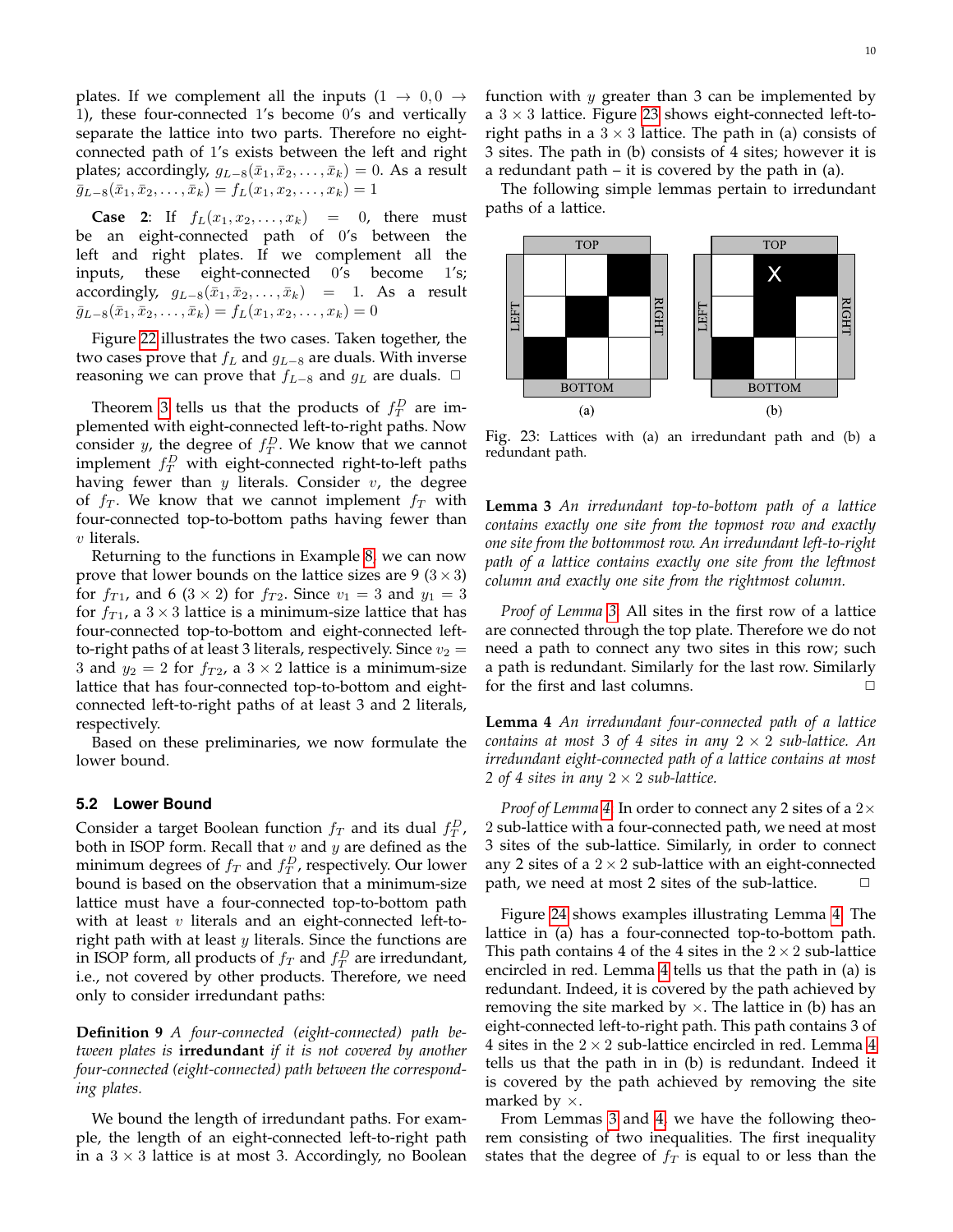<span id="page-10-3"></span>

Fig. 24: Examples to illustrate Lemma [4.](#page-9-2)

maximum number of sites in any four-connected top-tobottom path. The second inequality states that the degree of  $f_T^D$  is less than or equal to the maximum number of sites in any eight-connected left-to-right path.

<span id="page-10-2"></span>**Theorem 4** *If a target Boolean function*  $f<sub>T</sub>$  *is implemented by an*  $R \times C$  *lattice then the following inequalities must be satisfied:*

$$
v \leq \begin{cases} R, & \text{if } R \leq 2 \text{ or } C \leq 1 \\ 3\left\lceil \frac{R-2}{2} \right\rceil \left\lceil \frac{C}{2} \right\rceil + \frac{2+(-1)^R + (-1)^C}{2}, & \text{if } R > 2 \text{ and } C > 1, \end{cases}
$$
\n
$$
y \leq \begin{cases} C, & \text{if } R \leq 3 \text{ or } C \leq 2 \\ 2\left\lceil \frac{R}{2} \right\rceil \left\lceil \frac{C-2}{2} \right\rceil + \frac{2+(-1)^R + (-1)^C}{2}, & \text{if } R > 3 \text{ and } C > 2, \end{cases}
$$

*where*  $v$  and  $y$  are the minimum degrees of  $f<sub>T</sub>$  and its dual f D T *, respectively, both in ISOP form.*

*Proof of Theorem [4](#page-10-2)*: If R and C are both even then all irredundant top-to-bottom and left-to-right paths contain at most  $\frac{3}{4}(R-2)C+2$  and  $\frac{2}{4}R(C-2)+2$  sites, respectively; this follows directly from Lemmas [3](#page-9-1) and [4.](#page-9-2) If  $R$  or  $C$  are odd then we first round these up to the nearest even number. The resulting lattice contains at least one extra site (if either  $R$  or  $C$  but not both are odd) or two extra sites (if both  $R$  and  $C$  are odd). Accordingly, we compute the maximum number of sites in top-to-bottom and leftto-right paths and subtract 1 or 2. This calculation is reflected in the inequalities.  $\Box$ 

The theorem proves our lower bound. Table [1](#page-10-4) shows the calculation of the bound for different values of  $v$  and  $y$  up to 10.

#### <span id="page-10-0"></span>**6 EXPERIMENTAL RESULTS**

We report synthesis results for a few standard benchmark circuits [\[16\]](#page-12-14). We treat each output of a benchmark circuit as a target function. Table [2](#page-11-0) lists values for  $n$ and  $m$ , the number of products for each target function  $f_T$  and its dual  $f_T^D$ , respectively. These were obtained through sum-of-products minimization using the program Espresso [\[17\]](#page-12-15).

For the lower bound calculation, we obtained values of v and y, the minimum degrees of  $f_T$  and  $f_T^D$ , as

<span id="page-10-4"></span>

| $\boldsymbol{y}$<br>$\boldsymbol{v}$ | $\mathbf{1}$ | $\overline{2}$ | 3  | $\overline{4}$ | 5  | 6  | 7  | 8  | 9  | 10 |
|--------------------------------------|--------------|----------------|----|----------------|----|----|----|----|----|----|
| $\mathbf{1}$                         | 1            | $\overline{2}$ | 3  | $\overline{4}$ | 5  | 6  | 7  | 8  | 9  | 10 |
| $\overline{2}$                       | 2            | 4              | 6  | 8              | 10 | 12 | 14 | 16 | 18 | 20 |
| 3                                    | 3            | 6              | 9  | 12             | 12 | 15 | 20 | 20 | 20 | 24 |
| $\overline{4}$                       | 4            | 6              | 9  | 12             | 12 | 15 | 20 | 20 | 20 | 24 |
| 5                                    | 5            | 8              | 9  | 12             | 12 | 15 | 20 | 20 | 20 | 24 |
| 6                                    | 6            | 9              | 9  | 12             | 12 | 15 | 20 | 20 | 20 | 24 |
| 7                                    | 7            | 10             | 12 | 12             | 12 | 15 | 20 | 20 | 20 | 24 |
| 8                                    | 8            | 12             | 15 | 15             | 15 | 15 | 20 | 20 | 20 | 24 |
| 9                                    | 9            | 14             | 15 | 15             | 15 | 15 | 20 | 20 | 20 | 24 |
| 10                                   | 10           | 14             | 15 | 15             | 15 | 15 | 20 | 20 | 20 | 24 |

TABLE 1: Lower bounds on the lattice size for different values of  $v$  and  $y$ .

follows: first we generated prime implicant tables for the target functions and their duals using Espresso with the "-Dprimes" option; then we deleted prime implicants one by one, beginning with those that had the most literals, until we obtained an expression of minimum degree. Given values of  $v$  and  $y$ , the lower bound is computed from the inequalities in Theorem [4.](#page-10-2)

We report runtimes for the lattice size and the lower bound calculations in Table [2.](#page-11-0) The runtimes for the lattice size consist of the time for obtaining the functions' duals and for SOP minimization of both the functions and their duals. The runtimes for the lower bound consist of the time for generating the prime implicant tables and for obtaining the minimum degrees from the tables. Trials were performed on an AMD Athlon 64 X2 6000+ Processor (at 3Ghz) with 3.6GB of RAM running Linux. Only one core was utilized for the trials.

Examining the numbers in Table [2,](#page-11-0) we see that, often, the synthesized lattice size matches the lower bound. In these cases, our results are optimal. However for most of the Boolean functions, especially those with larger values of *n* and *m*, the lower bound is much smaller than the synthesized lattice size. This is not surprising since the lower bound is weak, formulated based on path lengths.

# <span id="page-10-1"></span>**7 DISCUSSION**

The two-terminal switch model is fundamental and ubiquitous in electrical engineering [\[18\]](#page-12-16). Either implicitly or explicitly, nearly all logic synthesis methods target circuits built from independently controllable two-terminal switches (i.e., transistors). And yet, with the advent of novel nanoscale technologies, synthesis methods targeting lattices of multi-terminal switches are *apropos*. Our treatment is at a technology-independent level; nevertheless we comment that our synthesis results are applicable to technologies such as nanowire crossbar arrays with independently controllable crosspoints [\[13\]](#page-12-11).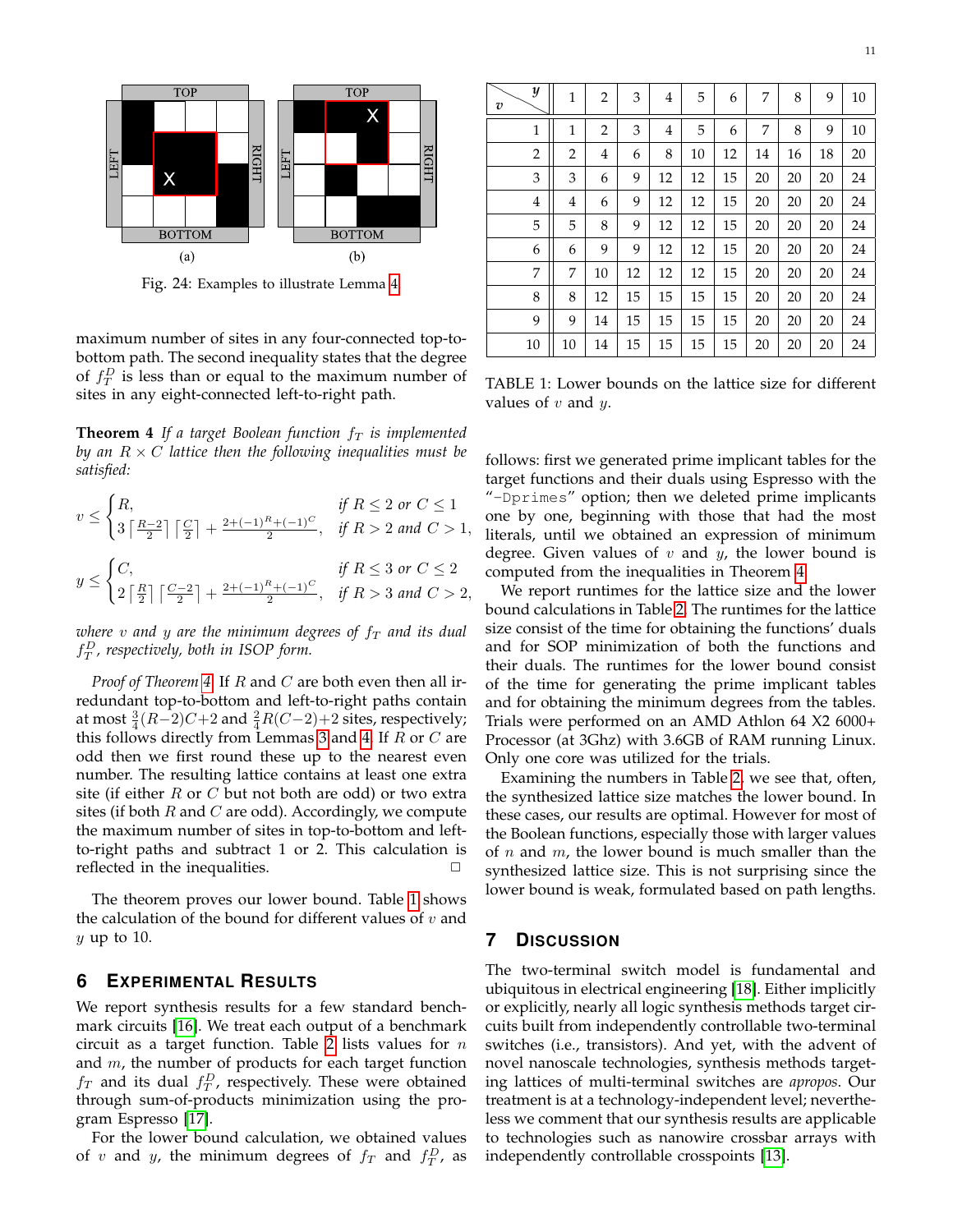<span id="page-11-0"></span>

| Circuit                     | n                       | m                         | Lattice size     | Runtime (s) | $\boldsymbol{v}$          | $\overline{y}$            | Lower bound                | Runtime (s) |
|-----------------------------|-------------------------|---------------------------|------------------|-------------|---------------------------|---------------------------|----------------------------|-------------|
| alu1                        | $\overline{\mathbf{3}}$ | $\overline{2}$            | 6                |             | $\overline{2}$            | $\overline{3}$            | 6                          |             |
| alu1                        | $\sqrt{2}$              | $\mathfrak z$             | 6                | < 0.01      | 3                         | $\sqrt{2}$                | 6                          | 0.02        |
| alu1                        | $\mathbf{1}$            | $\mathfrak z$             | $\mathfrak z$    |             | 3                         | $\,1\,$                   | $\ensuremath{\mathsf{3}}$  |             |
| clpl                        | 4                       | $\overline{4}$            | $\overline{16}$  |             | $\overline{4}$            | $\overline{4}$            | $\overline{12}$            |             |
| clpl                        | 3                       | $\mathfrak z$             | 9                |             | 3                         | $\ensuremath{\mathbf{3}}$ | 9                          |             |
| cl <sub>p1</sub>            | $\overline{2}$          | $\overline{2}$            | $\bf 4$          | < 0.01      | $\overline{\mathbf{c}}$   | $\,2$                     | $\bf{4}$                   | 0.01        |
| clpl                        | 6                       | 6                         | 36               |             | 6                         | 6                         | 15                         |             |
| clpl                        | 5                       | 5                         | 25               |             | 5                         | 5                         | 12                         |             |
| newtag                      | $\overline{8}$          | $\overline{4}$            | $\overline{32}$  | < 0.01      | $\overline{3}$            | $\overline{6}$            | 15                         | < 0.01      |
| dc1                         | $\overline{4}$          | $\overline{4}$            | $\overline{16}$  |             | $\overline{\overline{3}}$ | $\overline{\overline{3}}$ | $\overline{9}$             |             |
| dc1                         | $\overline{2}$          | $\mathfrak z$             | 6                |             | 3                         | $\sqrt{2}$                | 6                          |             |
| dc1                         | 4                       | 4                         | 16               | < 0.01      | 3                         | $\bf 4$                   | 12                         | < 0.01      |
| dc1                         | 4                       | 5                         | 20               |             | 4                         | 3                         | 9                          |             |
| dc1                         | 3                       | $\mathfrak z$             | 9                |             | $\overline{2}$            | $\ensuremath{\mathsf{3}}$ | 6                          |             |
| misex1                      | $\overline{2}$          | $\overline{5}$            | $\overline{10}$  |             | $\overline{4}$            | $\overline{2}$            | $\overline{6}$             |             |
| misex1                      | 5                       | 7                         | 35               |             | 4                         | $\bf{4}$                  | 12                         |             |
| misex1                      | 5                       | $\,8\,$                   | 40               |             | 5                         | $\bf{4}$                  | 12                         |             |
| misex1                      | $\bf{4}$                | 7                         | 28               | < 0.01      | 5                         | $\ensuremath{\mathsf{3}}$ | 9                          | 0.01        |
| misex1                      | 5                       | 5                         | 25               |             | 4                         | $\overline{4}$            | 12                         |             |
| misex1                      | 6                       | 7                         | 42               |             | 4                         | $\overline{4}$            | 12                         |             |
| $misex1$                    | 5                       | 7                         | 35               |             | 4                         | $\ensuremath{\mathsf{3}}$ | 9                          |             |
| ex5                         | $\overline{1}$          | $\overline{\mathbf{3}}$   | $\overline{3}$   |             | $\overline{\overline{3}}$ | $\overline{1}$            | $\overline{3}$             |             |
| $ex5$                       |                         | 5                         | 5                |             | 5                         | $\,1$                     | 5                          |             |
|                             | 1                       |                           |                  |             |                           |                           |                            |             |
| ex5                         | 1                       | 4                         | $\bf 4$          |             | 4                         | $\,1\,$                   | $\bf{4}$<br>$\overline{7}$ |             |
| ex5                         | 1                       | 7                         | $\boldsymbol{7}$ |             | 7                         | $\,1\,$                   |                            |             |
| ex5                         | $\mathbf{1}$            | 8                         | $\,$ 8 $\,$      |             | 8                         | $\,1\,$                   | 8                          |             |
| ex5                         | 1                       | 6                         | 6                |             | 6                         | $\,1$                     | 6                          |             |
| ex5                         | $\,8\,$                 | 4                         | 33               |             | 3                         | 6                         | 15                         |             |
| $\mathop{\rm ex}\nolimits5$ | 10                      | 4                         | 40               |             | 3                         | $\,$ 8 $\,$               | 20                         |             |
| ex5                         | 7                       | $\mathfrak z$             | 21               |             | 3                         | $\overline{7}$            | $20\,$                     |             |
| ex5                         | 7                       | $\ensuremath{\mathsf{3}}$ | 21               |             | 3                         | 6                         | 15                         |             |
| ex5                         | 8                       | $\overline{2}$            | 16               |             | $\overline{c}$            | $\,8\,$                   | 16                         |             |
| ex5                         | 9                       | $\overline{4}$            | 36               |             | 3                         | $\,$ 8 $\,$               | 20                         |             |
| ex5                         | $\,8\,$                 | $\overline{2}$            | 16               | 0.26        | $\overline{\mathbf{c}}$   | $\boldsymbol{7}$          | 14                         | 3.17        |
| ex5                         | 12                      | 6                         | 72               |             | 4                         | $\boldsymbol{7}$          | 20                         |             |
| ex5                         | 14                      | $\,8\,$                   | 112              |             | 4                         | $\boldsymbol{7}$          | $20\,$                     |             |
| ex5                         | 7                       | $\sqrt{2}$                | 14               |             | $\overline{\mathbf{c}}$   | $\boldsymbol{7}$          | 14                         |             |
| ex5                         | 6                       | $\ensuremath{\mathsf{3}}$ | 18               |             | 3                         | 6                         | 15                         |             |
| ex5                         | 6                       | $\sqrt{2}$                | 12               |             | $\overline{c}$            | 6                         | 12                         |             |
| ex5                         | 10                      | 7                         | $70\,$           |             | 3                         | 7                         | 20                         |             |
| ex5                         | 6                       | 6                         | 36               |             | 3                         | 6                         | 15                         |             |
| ex5                         | 12                      | 10                        | 120              |             | $\overline{4}$            | $\,8\,$                   | 20                         |             |
| ex5                         | 14                      | $\,8\,$                   | 112              |             | 5                         | $\boldsymbol{7}$          | 20                         |             |
| ex5                         | 8                       | 5                         | 40               |             | 3                         | $\boldsymbol{7}$          | 20                         |             |
| $\mathop{\rm ex}\nolimits5$ | 10                      | $\,$ 8 $\,$               | 80               |             | 3                         | $\boldsymbol{7}$          | 20                         |             |
| $\mathop{\rm ex}\nolimits5$ | 12                      | 7                         | 84               |             | $\overline{4}$            | $\boldsymbol{7}$          | 20                         |             |
| ex5                         | 9                       | $\mathfrak z$             | 27               |             | 3                         | $\,8\,$                   | 20                         |             |
| ex5                         | 5                       | $\overline{2}$            | 10               |             | $\overline{2}$            | 5                         | 10                         |             |
| b12                         | 4                       | 6                         | 24               |             | 4                         | $\overline{\mathbf{3}}$   | $\overline{9}$             |             |
| b12                         | 7                       | 5                         | 35               |             | $\overline{\mathbf{4}}$   | 4                         | 12                         |             |
| b12                         | 7                       | 6                         | 42               |             | 5                         | $\,4$                     | 12                         |             |
| b12                         | 4                       | $\boldsymbol{2}$          | $\,$ 8 $\,$      |             | $\overline{\mathbf{c}}$   | $\overline{\mathbf{c}}$   | $\bf{4}$                   |             |
| b12                         | 4                       | $\sqrt{2}$                | $\,8\,$          | $0.01\,$    | $\overline{\mathbf{c}}$   | $\bf 4$                   | $\,8\,$                    | $0.41\,$    |
| b12                         | 5                       | $\mathbf{1}$              | 5                |             | $\mathbf{1}$              | 5                         | $\mathbf 5$                |             |
| b12                         | 9                       | 6                         | 54               |             | 6                         | $\bf 4$                   | 12                         |             |
| b12                         | 6                       | 4                         | 24               |             | 4                         | 6                         | 15                         |             |
| b12                         | 7                       | $\overline{2}$            | 14               |             | $\overline{2}$            | 7                         | 14                         |             |
| newbyte                     | 1                       | 5                         | 5                | < 0.01      | 5                         | $\mathbf{1}$              | 5                          | < 0.01      |
| newapla2                    | $\overline{1}$          | $\overline{6}$            | $\overline{6}$   | < 0.01      | $\overline{6}$            | $\overline{1}$            | $\overline{6}$             | < 0.01      |
| c17                         | 3                       | $\overline{3}$            | 9                | < 0.01      | 2                         | $\overline{3}$            | 6                          | < 0.01      |
| $\rm c17$                   | 4                       | $\overline{2}$            | $\,$ 8 $\,$      |             | $\overline{2}$            | $\sqrt{2}$                | $\overline{4}$             |             |
|                             |                         | $\overline{1}$            | $\overline{11}$  |             |                           |                           | $\overline{11}$            |             |
| mp2d                        | $\overline{11}$         |                           |                  |             | $\mathbf{1}$              | $\overline{11}$           |                            |             |
| mp2d                        | 8                       | 6                         | $\rm 48$         |             | 5                         | $\,8\,$                   | $20\,$                     |             |
| mp2d                        | $10\,$                  | 5                         | $50\,$           |             | $\overline{4}$            | $10\,$                    | 24                         |             |
| mp2d                        | 6                       | 10                        | 60               | $0.01\,$    | 9                         | $\ensuremath{\mathbf{3}}$ | 15                         | 0.61        |
| mp2d                        | $\mathbf{1}$            | 5                         | 5                |             | 5                         | $\mathbf{1}$              | 5                          |             |
| mp2d                        | 3                       | 6                         | $18\,$           |             | 5                         | $\overline{c}$            | $\,8\,$                    |             |
| mp2d                        | $\mathbf{1}$            | 8                         | $\,$ 8 $\,$      |             | 8                         | $\mathbf{1}$              | $\,8\,$                    |             |
| mp2d                        | 5                       | 1                         | 5                |             | 1                         | 5                         | 5                          |             |

TABLE 2: Proposed lattice sizes and lower bounds on the lattice sizes for the output functions of benchmark circuits.